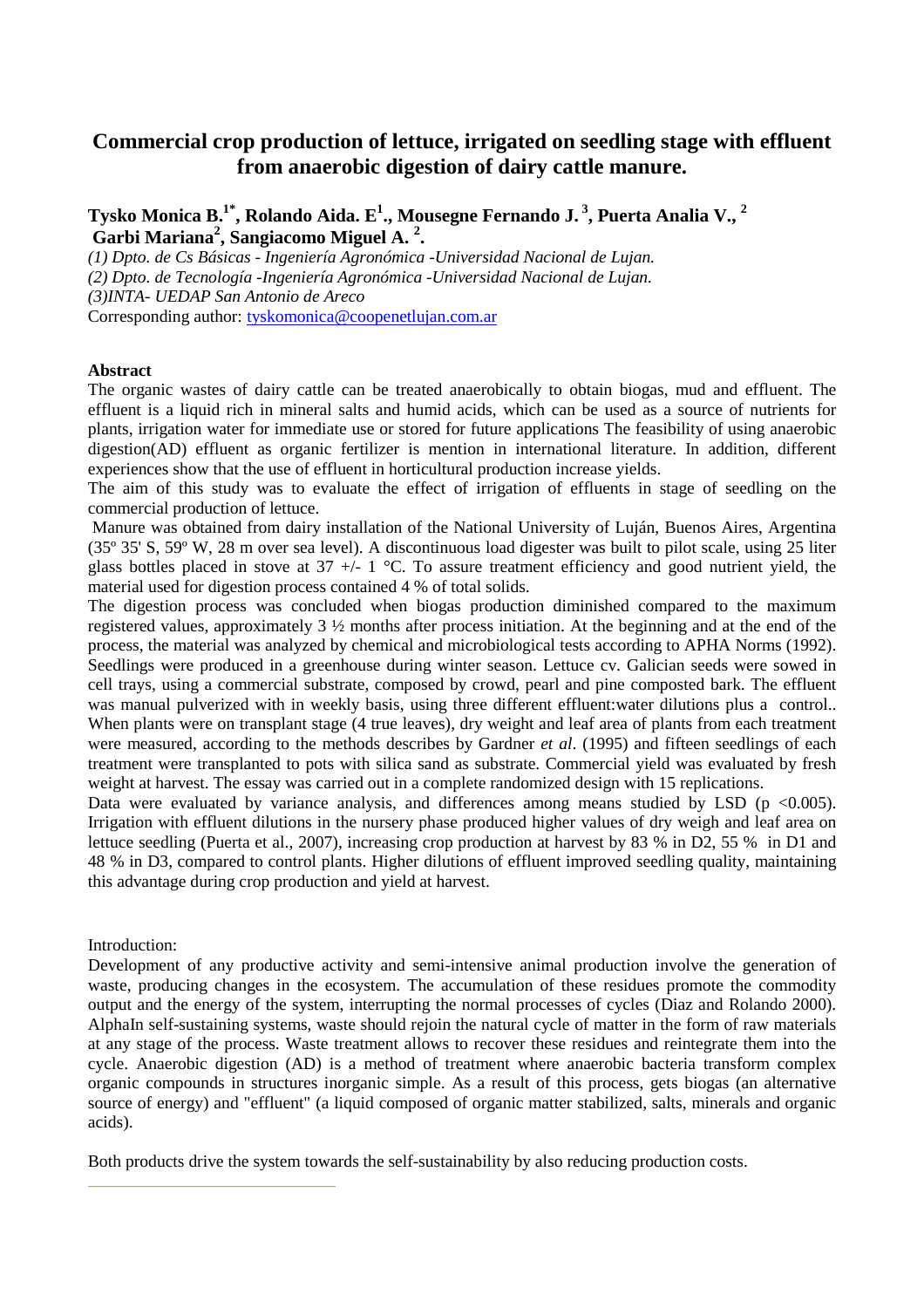Effluents could be used as biofertilizer because of its content in soluble nutrients, easily available for plant absorption (FAO, 1987; FAO, 1984). Moreover, during the process of AD the reduction of bacterial pathogens is greater than a 90%. In the area of influence of the University of Lujan, lettuce production is one of the main activities of many of horticultural producers that coexist with establishments dedicated to dairy production and other intensive animal productions which generate significant quantities of waste. To use untreated solid and liquid waste from animal origin is a common practice . As that is not a proper farming practice , there it is to study viable Several authors report that the use of effluent applied to horticultural crops generates increases in yields (Renuka y Sankar, 2001; Bogliani, 1988; Gerber, 1988).

The aim of this study was to evaluate the effect on lettuce crop production of the irrigation effluent from anaerobic digestion of dairy cattle manure on lettuce seedlings

## **Material and Methods**

### *Obtaining the effluent:*

Manure was obtained from dairy installation of the National University of Luján, Buenos Aires, Argentina (35º 35' S, 59º W, 28 m over sea level). A digester of discontinuous load was built to pilot scale, using 25 liter glass bottles placed in stove at  $37 +1$  °C. To assure treatment efficiency and good nutrient yield, the material used for the digestion process contained 4 % of total solids. The digestion process was concluded when biogas production diminished compared to the maximum registered values, approximately  $3\frac{1}{2}$  months after process initiation. At the end of the process, the material was analyzed by chemical and microbiological tests according to APHA Norms (1992), determining percentages of total solids (%TS), fixed solids (%FS), volatile solids (%VS), chemical oxygen demand (COD) pH, electrical conductivity (EC), total nitrogen and potassium on dry base (%NK), total phosphorus on dry base (%P) and potassium on wet base. Sanitary quality was evaluated through analysis of potential residues for the agricultural media, coliform bacteria and faecal Streptococcus.

### *Application of effluent to lettuce seedling:*

Seedlings were produced in a greenhouse during winter season. Lettuce (Lactuca sativa L.) var. Galician seeds were sowed in cell trays, using a commercial substrate, composed by crowd, pearl and pine composted bark. The effluent was manual pulverized with a weekly frequency, using three different effluent:water dilutions and a control without effluent addition. Dilutions were: D I dilution 1:9, D II dilution 1:6 and D 3 dilution 1:3. When plants were on transplant stage (4 true leaves), fresh and dry weight of leaves and root, height and leaf area of plants from each treatment were measured, according to the methods describes by Salisbury & Ross (1985) and Gardner et al. (1995).

The essay was carried out in a complete randomized design with six replications. Data were evaluated by variance analysis, and differences among means studied by LSD ( $p \le 0.005$ ).

Selection of seedlings for transplanting and evaluation of commercial yield of plants at harvest:

When plants were reaching 4 true leaves fifteen seedlings of each treatment were transplanted to pots with silica sand as substrate. Commercial yield was evaluated by fresh weight at harvest.

#### **Results**

The effluent obtained by AD presented characteristics consistent with an organic leaf fertilizer, appropriate to the fertilization of lettuce by its contents in nitrogen, phosphorus and potassium. One of the considerations to take into account, in applying this type of effluent is that they have high electrical conductivity (Table 1), which may cause phytotoxicity and damage the commercial quality of the plant. For this reason, in this trial were tested three different effluents: water dilutions.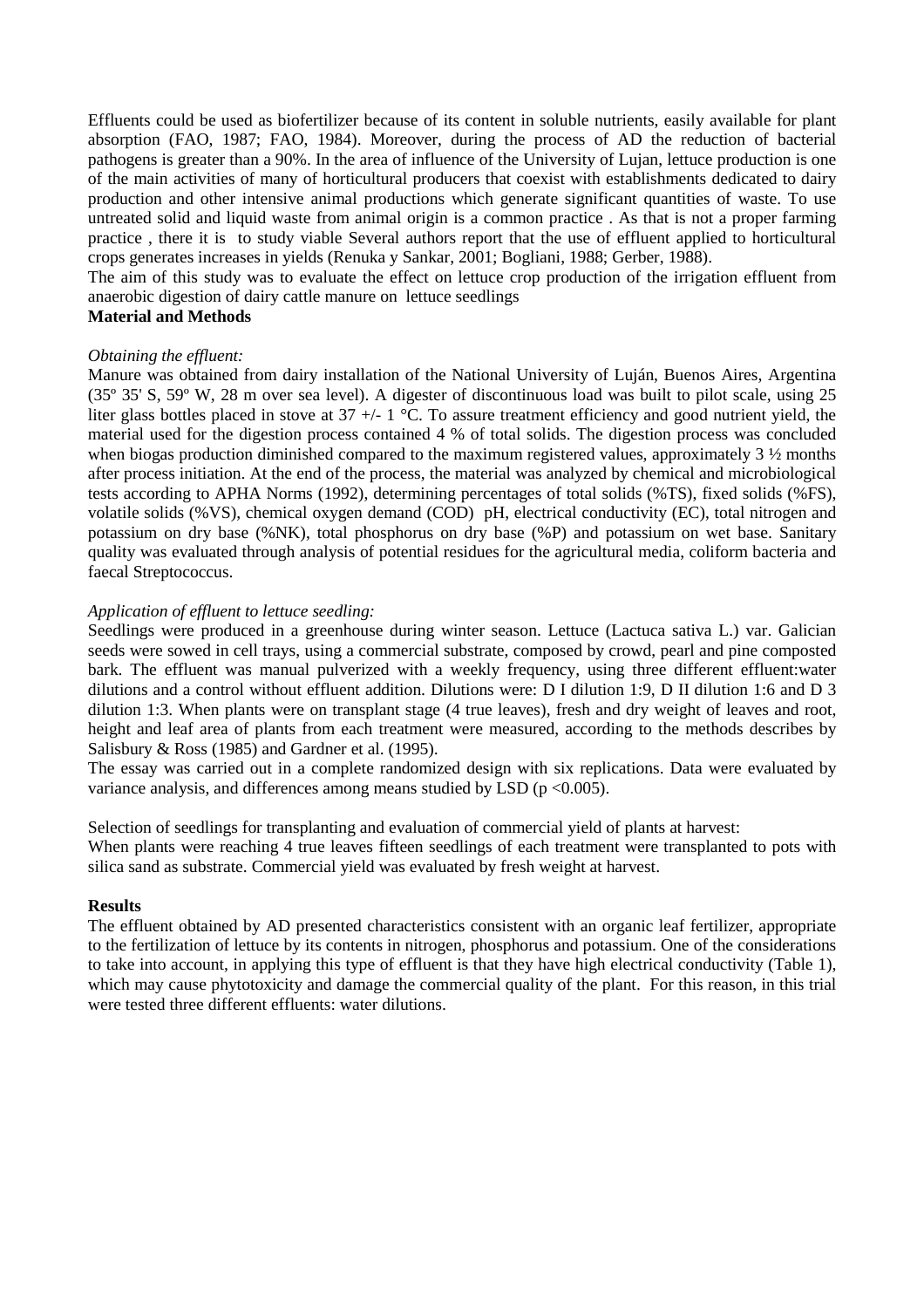| <b>VARIABLES</b>                                 | <b>Effluent</b> |
|--------------------------------------------------|-----------------|
| Total Solids [%]                                 | 0.8             |
| Fix Solids [%]                                   | 33.9            |
| Volatile Solids [%]                              | 66.1            |
| Chemical Oxygen Demand [mg.1 <sup>-1</sup> ]     | 10,333          |
| pH                                               | 7.9             |
| Electrical Conuctivity [mmhos.cm <sup>-1</sup> ] | 5.9             |
| Total Nitrogen [% dry]                           | 5.5             |
| Phosphorous[% dry]                               | 1.72            |
| Potassium $[mg.1^{-1}, wet]$                     | 1200            |

**TABLE 1: Effluent chemical characterization after digestion process** 

Seedlings watered with effluent dilutions achieved better quality parameters, with higher values of fresh and dry weigh, height and leaf area, differing statically from control plants. Higher increments were obtained with 1:3 and 1:6 dilutions (Table 2)

**TABLE 2: Plant height, root and leaf fresh and dry weight and leaf area of lettuce (***Lactuca sativa* **L.) var. Galician plants at 4 true leaves stage** 

| <b>TREATMENTS</b>        | <b>CONTROL</b> | 1:9<br><b>DILUTION</b> | 1:6<br><b>DILUTION</b> | 1:3<br><b>DILUTION</b> |
|--------------------------|----------------|------------------------|------------------------|------------------------|
| PLANT HEIGHT             | 4.97a          | 6.62 b                 | 8.49c                  | 8.72 c                 |
| <b>ROOT FRESH WEIGHT</b> | 0.45a          | 0.55 b                 | 0.62c                  | 0.63c                  |
| <b>LEAF FRESH WEIGHT</b> | 0.48a          | 0.68 <sub>b</sub>      | 1.01c                  | 1.09c                  |
| ROOT DRY WEIGHT          | $0.0384$ a     | 0.0436 h               | 0.0462 h               | 0.0458 h               |
| <b>LEAF DRY WEIGHT</b>   | $0.0601$ a     | 0.082 <sub>b</sub>     | 0.101c                 | 0.100c                 |
| <b>LEAF AREA</b>         | 17.47 a        | 25.88 b                | 39.63c                 | 42.04c                 |

Plants from seedlings irrigated with different dilutions of effluent showed a better commercial yield which was manifested by an increase in fresh weight of plants. Crop production at harvest increased by 83 % in 1:6 dilution, 55 % in 1:3 dilution and 48 % in 1:9 dilution, compared to control plants. Higher dilutions of effluent improved seedling quality, maintaining this advantage during crop production and yield at harvest.



**Figure 1: Fresh matter yield in different effluent application**